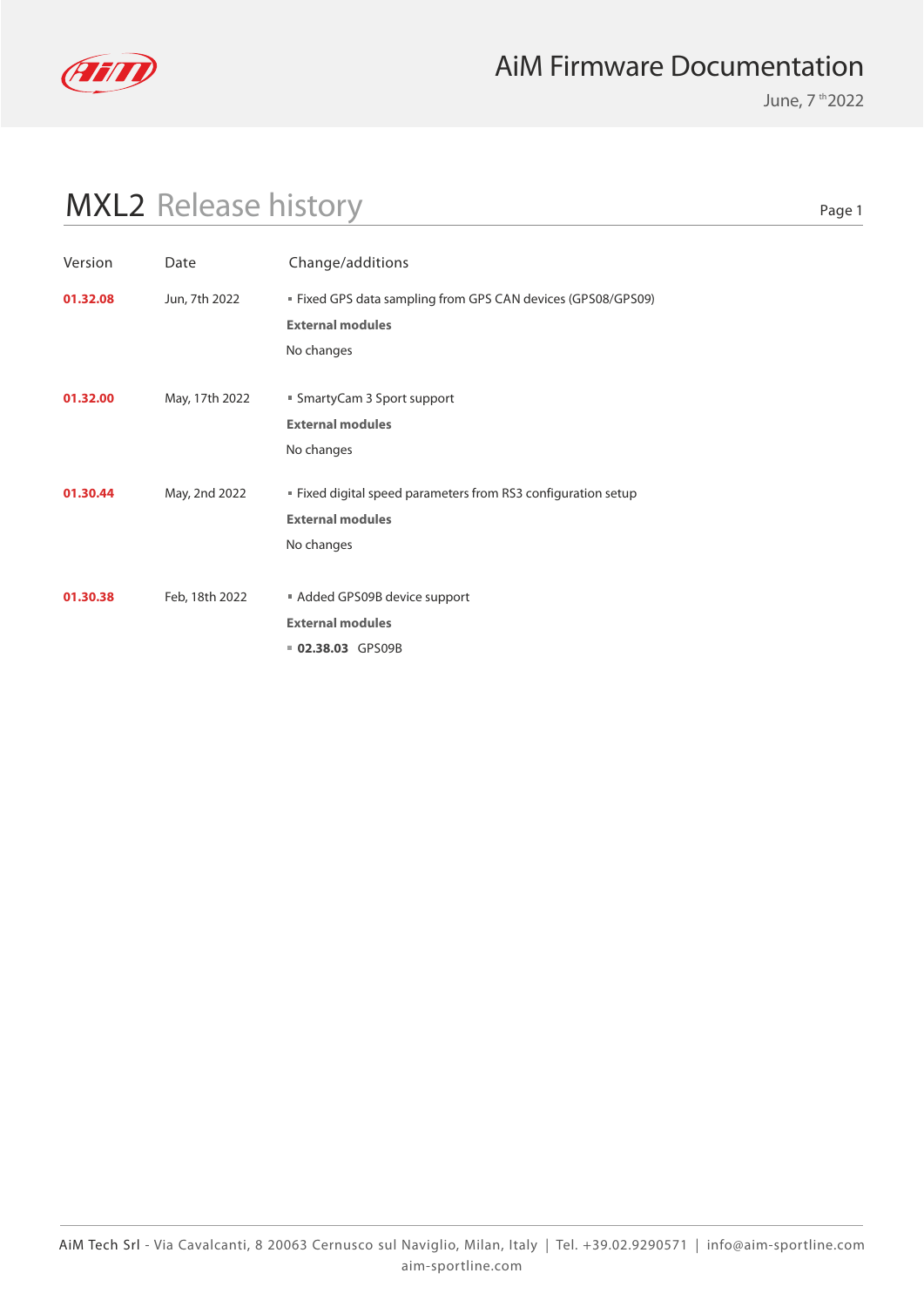

June, 7 th 2022

# MXL2 Release history

| Version  | Date           | Change/additions        |                                                                                                          |
|----------|----------------|-------------------------|----------------------------------------------------------------------------------------------------------|
| 01.30.30 | Aug, 6th 2021  |                         | <b>Fixed bad GPS data synchronization (that caused shorter lap times and GPS speed acquisition)</b>      |
|          |                | <b>External modules</b> |                                                                                                          |
|          |                |                         | <b>02.36.64</b> GPS09 Module                                                                             |
| 01.30.06 | Nov, 25th 2020 |                         | Added GPS09 support                                                                                      |
|          |                | <b>External modules</b> |                                                                                                          |
|          |                |                         | ■ 35.65 GPS Module: Fix Masterclock received from master that caused bad values<br>in GPS data timestamp |
| 01.30.00 | Jun, 9th 2020  |                         | Race Simulators handling                                                                                 |
|          |                |                         | Added Hour/Date info from GPS tracks                                                                     |
|          |                |                         | Added reference speed used to calculate odometers                                                        |
|          |                |                         | Improved k-line handling                                                                                 |
|          |                | <b>External modules</b> |                                                                                                          |
|          |                | No changes              |                                                                                                          |
| 01.28.20 | Dec, 4th 2019  |                         | Improved setting of LEDs brightness                                                                      |
|          |                |                         | " Fixed issue on CAN bus off handling of ECU CAN line                                                    |
|          |                |                         | Improved synchronization between data from GPS and local data acquisition                                |
|          |                | <b>External modules</b> |                                                                                                          |
|          |                | 935.64                  | <b>GPS Module</b>                                                                                        |
|          |                |                         | Improved synchronization between data from GPS and local data acquisition                                |
| 01.28.10 | Jul, 5th 2019  |                         | " Fixed bug in Channel Expansion/TCHub firmware that caused blinking in Race Studio 3 Live Measures      |
|          |                | <b>External modules</b> |                                                                                                          |
|          |                | 40.63                   | Channel Expansion/TC Hub                                                                                 |
|          |                |                         | Fixed bug that caused blinking in Race Studio 3 Live Measures                                            |
| 01.28.08 | Jun, 12th 2019 |                         | " Fixed CAN protocols with multiplex frames                                                              |
|          |                | <b>External modules</b> |                                                                                                          |
|          |                | 40.62                   | Channel Expansion/TC Hub                                                                                 |
|          |                | $= 35.61$               | <b>GPS Module</b>                                                                                        |
|          |                |                         |                                                                                                          |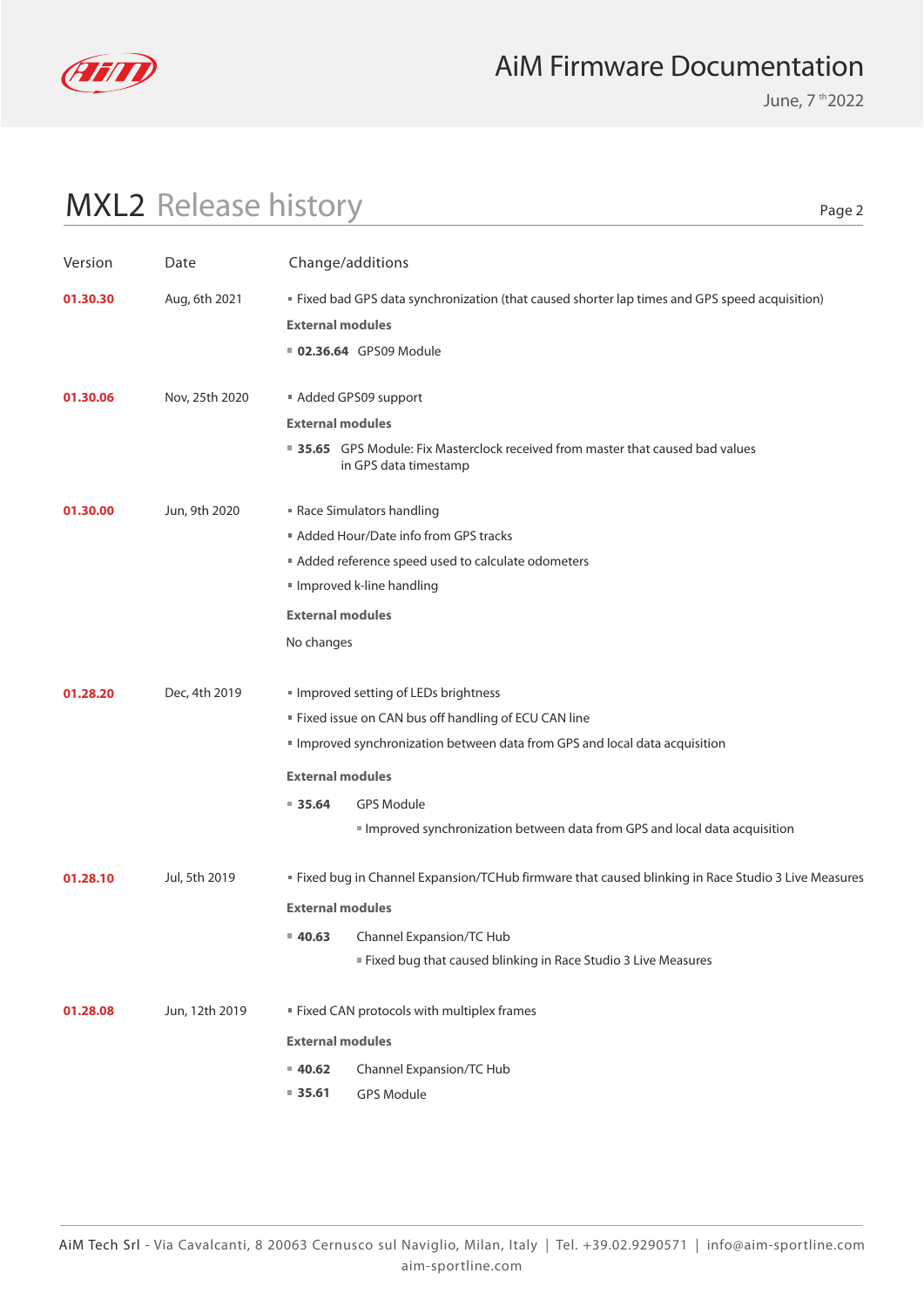

June, 7 th 2022

# MXL2 Release history

| Version  | Date           | Change/additions                                                                                                               |
|----------|----------------|--------------------------------------------------------------------------------------------------------------------------------|
| 01.28.03 | Feb, 12th 2019 | " Fixed display artifacts in measures value cleaning                                                                           |
|          |                | <b>External modules</b>                                                                                                        |
|          |                | 01.26.49 GS-Dash<br>Measures timeout improved<br>■ Spansion support<br>Fix data recall synchronization issue                   |
|          |                | 01.26.48 Memory Module<br>Improved support for various models of SD cards                                                      |
|          |                | 02.26.51 Shift Light Module<br>Fixed issues with some ECUs                                                                     |
|          |                | No changes for the other modules                                                                                               |
|          |                |                                                                                                                                |
| 01.26.46 | Dec, 5th 2018  | Added management of Shift Light Module                                                                                         |
|          |                | <b>External modules</b>                                                                                                        |
|          |                | No changes                                                                                                                     |
| 01.26.38 | Oct, 5th 2018  | Added possibility to force channels in Online                                                                                  |
|          |                | Fixed bug on Digital output priority handling                                                                                  |
|          |                | <b>External modules</b>                                                                                                        |
|          |                | No changes                                                                                                                     |
|          |                |                                                                                                                                |
| 01.26.28 | Apr, 12th 2018 | - No changes -                                                                                                                 |
| 01.26.25 | Jan 11th 2018  | If Fixed bug when the Start Data Recording standard condition is configured: in some conditions<br>it caused not recorded data |
|          |                | Fixed bug in volume sensors with gallons unit measure                                                                          |
|          |                | <b>External modules</b>                                                                                                        |
|          |                | 01.26.22 Memory Module                                                                                                         |
|          |                | <b>GPS Module</b><br>$= 35.58$                                                                                                 |
|          |                | Lambda<br>$= 25.47$                                                                                                            |
|          |                | Channel Expansion/TC Hub<br>$= 40.61$                                                                                          |
|          |                | Remote buttons interface<br>$= 70.03$                                                                                          |
|          |                |                                                                                                                                |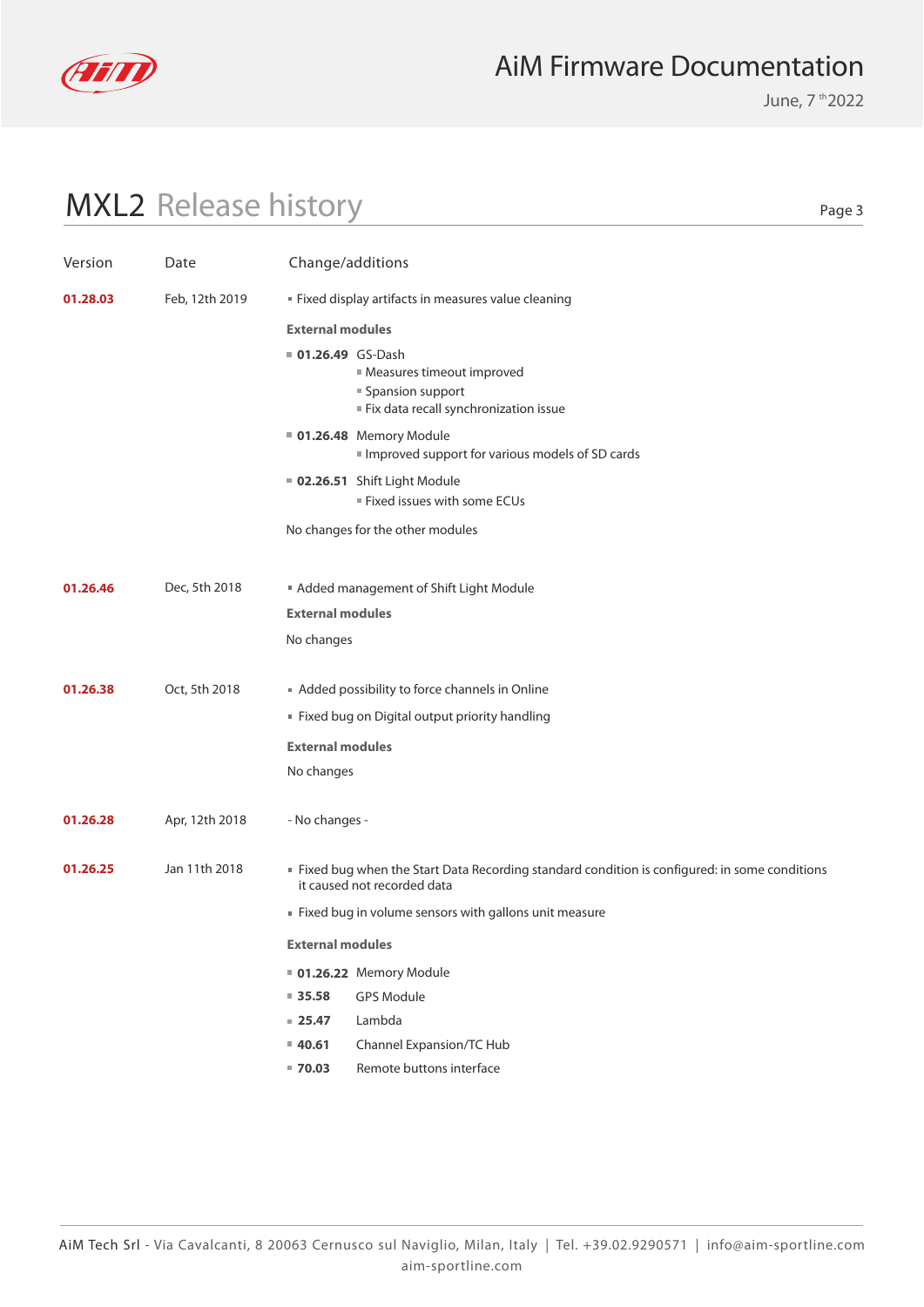

June, 7 th 2022

# MXL2 Release history

| Version  | Date          | Change/additions        |                                                                                                                                                                                                                    |
|----------|---------------|-------------------------|--------------------------------------------------------------------------------------------------------------------------------------------------------------------------------------------------------------------|
| 01.26.24 | Nov 14th 2017 | - No changes -          |                                                                                                                                                                                                                    |
| 01.26.23 | Oct 24th 2017 |                         | " Support for CAN builder ID mask feature<br>Consumed fuel channel<br>Fix: Pulse per wheel revolution setting not working for Speed1 or Speed2 digital inputs<br>Fix: wrong order of operands in bias math channel |
|          |               | <b>External modules</b> |                                                                                                                                                                                                                    |
|          |               |                         | <b>01.26.22 Memory Module</b>                                                                                                                                                                                      |
|          |               | $= 35.58$               | <b>GPS Module</b>                                                                                                                                                                                                  |
|          |               | $= 25.46$               | Lambda                                                                                                                                                                                                             |
|          |               | $= 40.60$               | Channel Expansion/TC Hub                                                                                                                                                                                           |
|          |               | $= 70.03$               | Remote buttons interface                                                                                                                                                                                           |
| 01.26.14 | Jul 7th 2017  |                         | Improved CAN management: more reliability in firmup and configuration transmission                                                                                                                                 |
|          |               | <b>External modules</b> |                                                                                                                                                                                                                    |
|          |               |                         | <b>01.26.14 Memory Module</b>                                                                                                                                                                                      |
|          |               | $\blacksquare$ 35.58    | <b>GPS Module</b>                                                                                                                                                                                                  |
|          |               | $= 25.46$               | Lambda                                                                                                                                                                                                             |
|          |               | $= 40.60$               | Channel Expansion/TC Hub: minor bugs fixed                                                                                                                                                                         |
|          |               | $= 70.03$               | Remote buttons interface                                                                                                                                                                                           |
| 01.26.08 | Jun 20th 2017 |                         | • Memory Module support                                                                                                                                                                                            |
|          |               | <b>External modules</b> |                                                                                                                                                                                                                    |
|          |               |                         | 01.26.08 Memory Module                                                                                                                                                                                             |
|          |               | $\blacksquare$ 35.58    | <b>GPS Module</b>                                                                                                                                                                                                  |
|          |               | 25.46                   | Lambda                                                                                                                                                                                                             |
|          |               | ■ 40.60                 | Channel Expansion/TC Hub: minor bugs fixed                                                                                                                                                                         |
|          |               | $= 70.01$               | Remote buttons interface                                                                                                                                                                                           |
| 01.24.54 | May 19th 2017 |                         | Includes firmware GPS v 35.58.00 that fixes data synchronization with SmartyCam HD                                                                                                                                 |
|          |               | <b>External modules</b> |                                                                                                                                                                                                                    |
|          |               | <b>35.58</b> GPS Module |                                                                                                                                                                                                                    |
|          |               | <b>25.46</b> Lambda     |                                                                                                                                                                                                                    |
|          |               |                         | 40.60 Channel Expansion/TC Hub: minor bugs fixed                                                                                                                                                                   |
|          |               |                         | 70.01 Remote buttons interface                                                                                                                                                                                     |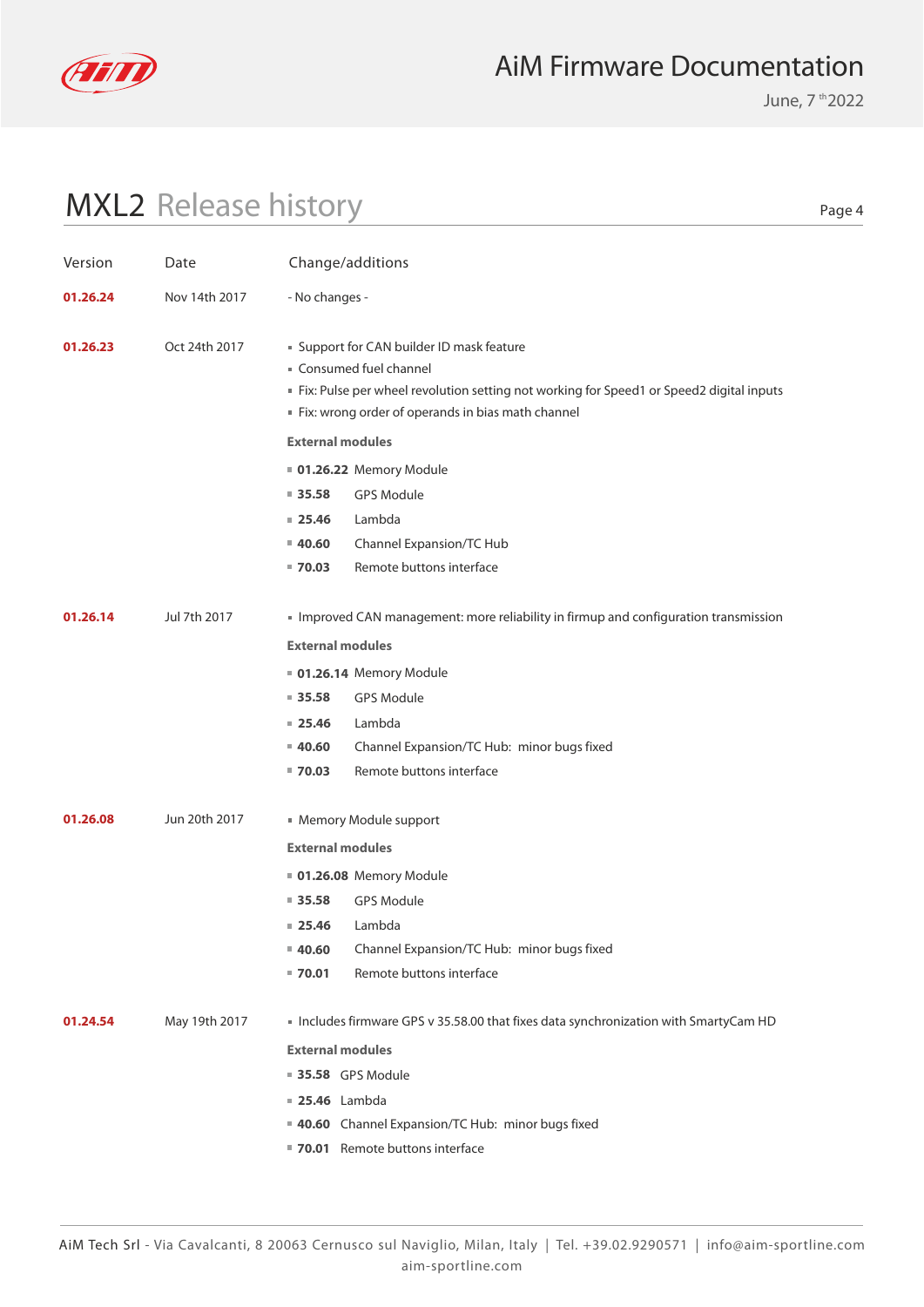

June, 7 th 2022

# MXL2 Release history

| Version  | Date          | Change/additions                                                                                |
|----------|---------------|-------------------------------------------------------------------------------------------------|
| 01.24.52 | May 18th 2017 | Added support for new display configuration (RaceStudio3 v 3.15.00 required)                    |
|          |               | <b>External modules</b>                                                                         |
|          |               | <b>35.56</b> GPS Module                                                                         |
|          |               | <b>25.46</b> Lambda                                                                             |
|          |               | 40.60 Channel Expansion/TC Hub: minor bugs fixed                                                |
|          |               | ■ 70.01 Remote buttons interface                                                                |
| 01.24.14 | Mar 24th 2017 | Fixed bug that caused no data from channels with hysteresis                                     |
|          |               | <b>External modules</b>                                                                         |
|          |               | <b>35.56</b> GPS Module                                                                         |
|          |               | <b>25.46</b> Lambda                                                                             |
|          |               | 40.56 Channel Expansion/TC Hub                                                                  |
|          |               | ■ 70.01 Remote buttons interface                                                                |
| 01.24.13 | Mar 24th 2017 | Improved accelerometer support: better filtering and uniform sign convention on various devices |
|          |               | Fixed occasional spikes on accelerometer channels                                               |
|          |               | <b>External modules</b>                                                                         |
|          |               | <b>35.56</b> GPS Module                                                                         |
|          |               | <b>25.46</b> Lambda                                                                             |
|          |               | 40.56 Channel Expansion/TC Hub                                                                  |
|          |               | 70.01 Remote buttons interface                                                                  |
| 01.24.00 | Jan 26th 2017 | ■ Fixed issue that caused CAN network malfunction when remote button device is in the network   |
|          |               | <b>External modules</b>                                                                         |
|          |               | <b>35.56</b> GPS Module                                                                         |
|          |               | <b>25.46</b> Lambda                                                                             |
|          |               | 40.56 Channel Expansion/TC Hub                                                                  |
|          |               | ■ 70.01 Remote buttons interface                                                                |
| 01.22.99 | Jan 19th 2017 | Added management of GPS position accuracy measure for display and CAN output                    |
|          |               | <b>External modules</b>                                                                         |
|          |               | <b>35.56</b> GPS Module                                                                         |
|          |               | <b>25.46</b> Lambda                                                                             |
|          |               | 40.56 Channel Expansion/TC Hub                                                                  |
|          |               | ■ 70.01 Remote buttons interface                                                                |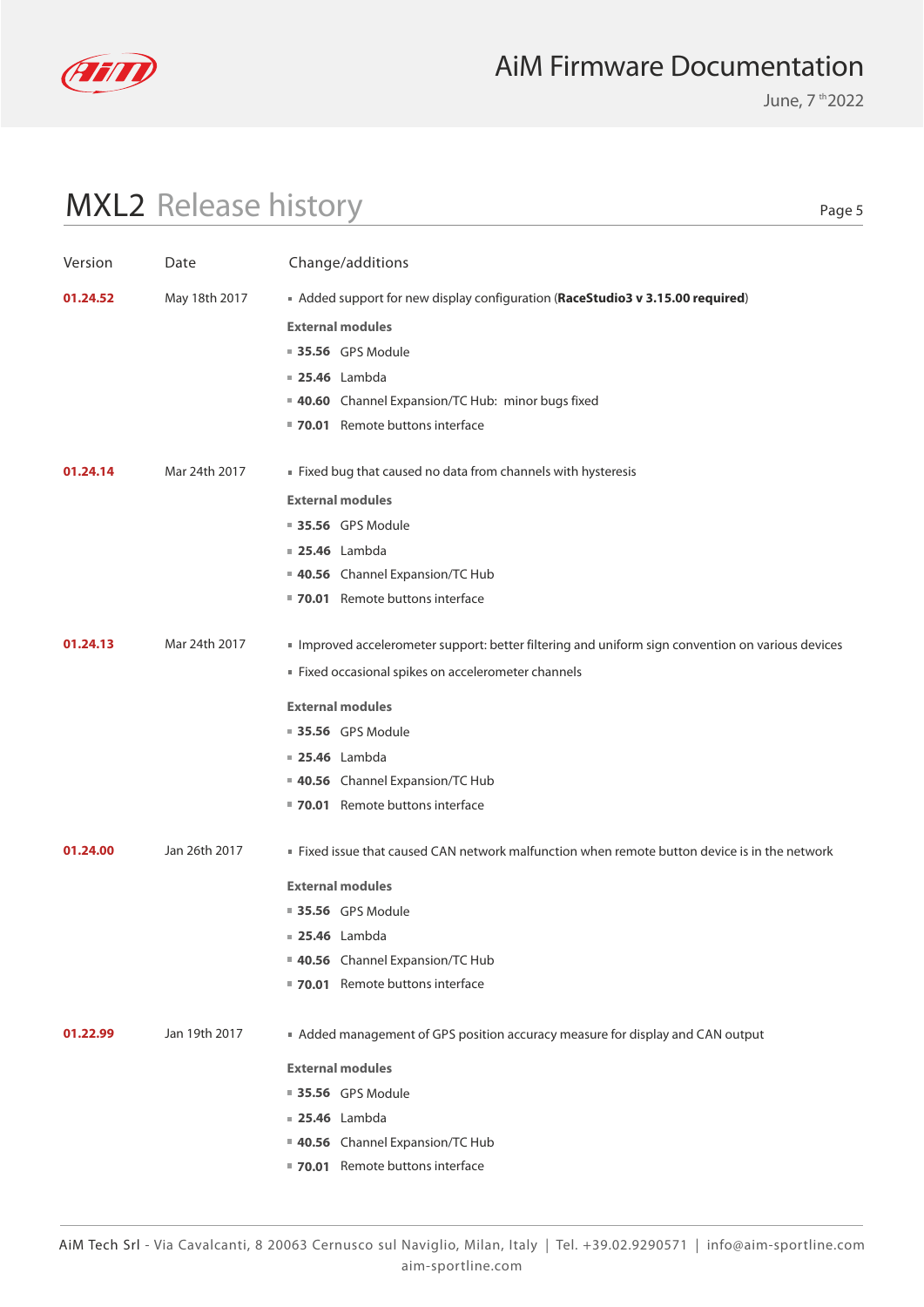

June, 7 th 2022

# MXL2 Release history

| Version  | Date          | Change/additions                                                                    |
|----------|---------------|-------------------------------------------------------------------------------------|
| 01.22.94 | Dec 5th 2016  | ■ No changes                                                                        |
|          |               | <b>External modules</b>                                                             |
|          |               | <b>35.56</b> GPS Module                                                             |
|          |               | ■ 25.46 Lambda: fixed bug that caused shifted lambda samples                        |
|          |               | 40.56 Channel Expansion/TC Hub                                                      |
|          |               | 70.01 Remote buttons interface                                                      |
| 01.22.92 | Nov 29th 2016 | ■ Fixed bug which prevented editing of Wi-Fi and User parameters from RS3           |
|          |               | Minor improvements                                                                  |
|          |               | <b>External modules</b>                                                             |
|          |               | ■ 35.56 GPS Module: improvements in GPS measurements available to SmartyCam overlay |
|          |               | <b>25.44</b> Lambda                                                                 |
|          |               | 40.56 Channel Expansion/TC Hub                                                      |
|          |               | 70.01 Remote buttons interface                                                      |
| 01.22.86 | Nov 15th 2016 | Added IRM CAN LAP support                                                           |
|          |               | Warning: this firmware release requires Race Studio 3 ver. 3.10.10 or higher.       |
|          |               |                                                                                     |
|          |               | <b>External modules</b>                                                             |
|          |               | ■ 35.54 GPS Module: improved satellites fix                                         |
|          |               | ■ 25.44 Lambda: added keep alive support<br>40.56 Channel Expansion/TC Hub          |
|          |               | ■ 70.01 Remote buttons interface                                                    |
|          |               |                                                                                     |
| 01.22.82 | Oct 11th 2016 | ■ Speed up USB transfer                                                             |
|          |               | ■ Fixed bug in GPS lap management that in some cases caused loss of laps detected   |
|          |               | Warning: this firmware release requires Race Studio 3 ver. 3.10.10 or higher.       |
|          |               | <b>External modules</b>                                                             |
|          |               | <b>35.50 GPS Module</b>                                                             |
|          |               | <b>25.42</b> Lambda                                                                 |
|          |               | <b>40.56</b> Channel Expansion/TC Hub: improved analogic channels acquisition       |
|          |               | 70.01 Remote buttons interface                                                      |
|          |               |                                                                                     |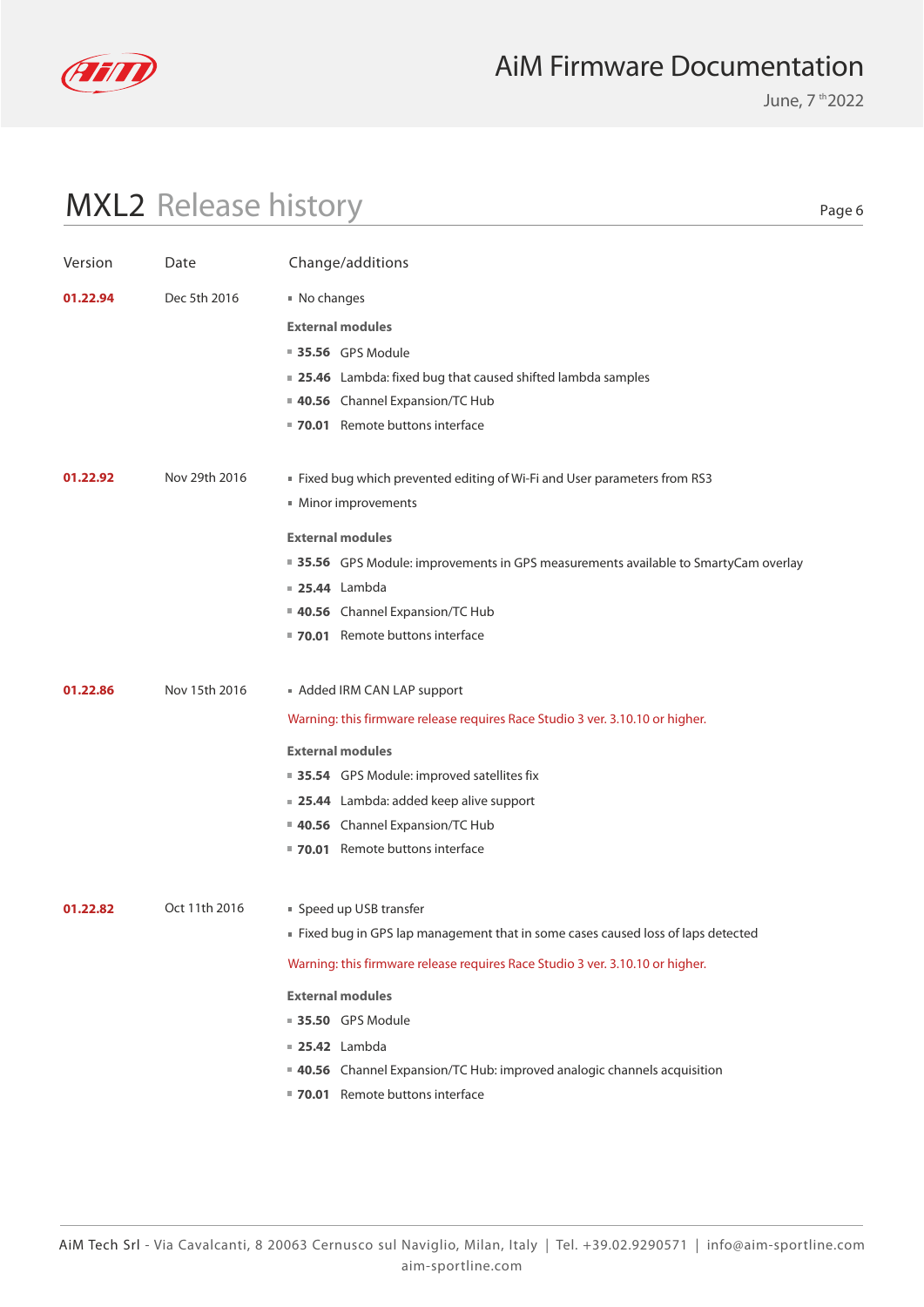

June, 7 th 2022

# MXL2 Release history

| Version  | Date          | Change/additions                                                              |
|----------|---------------|-------------------------------------------------------------------------------|
| 01.22.74 | Sep 15th 2016 | Fixed alarms functionality based on acquisition channels under encryption     |
|          |               | Warning: this firmware release requires Race Studio 3 ver. 3.10.10 or higher. |
|          |               |                                                                               |
|          |               | <b>External modules</b>                                                       |
|          |               | 35.50 GPS Module                                                              |
|          |               | <b>25.42</b> Lambda                                                           |
|          |               | 40.55 Channel Expansion/TC Hub<br>■ 70.01 Remote buttons interface            |
|          |               |                                                                               |
|          |               |                                                                               |
| 01.22.60 | Jul 25th 2016 | New: test data recall                                                         |
|          |               | Fixed: clear alarm by remote buttons                                          |
|          |               | " Fixed: Wi-Fi troubles with TP-link routers                                  |
|          |               | Fixed: alarm hysteresis condition                                             |
|          |               | Minor bugfixes and improvements                                               |
|          |               | Warning: this firmware release requires Race Studio 3 ver. 3.10.10 or higher. |
|          |               | <b>External modules</b>                                                       |
|          |               | <b>35.50 GPS Module</b>                                                       |
|          |               | <b>25.42</b> Lambda                                                           |
|          |               | 40.55 Channel Expansion/TC Hub                                                |
|          |               | ■ 70.01 Remote buttons interface                                              |
|          |               |                                                                               |
| 01.22.16 | Jun 17th 2016 | Minor improvements                                                            |
|          |               | Warning: this firmware release requires Race Studio 3 ver. 3.10.10 or higher. |
|          |               | <b>External modules</b>                                                       |
|          |               | <b>35.50 GPS Module</b>                                                       |
|          |               | $\blacksquare$ 25.42 Lambda                                                   |
|          |               | 40.55 Channel Expansion/TC Hub                                                |
|          |               | ■ 70.01 Remote buttons interface                                              |
|          |               |                                                                               |
|          |               |                                                                               |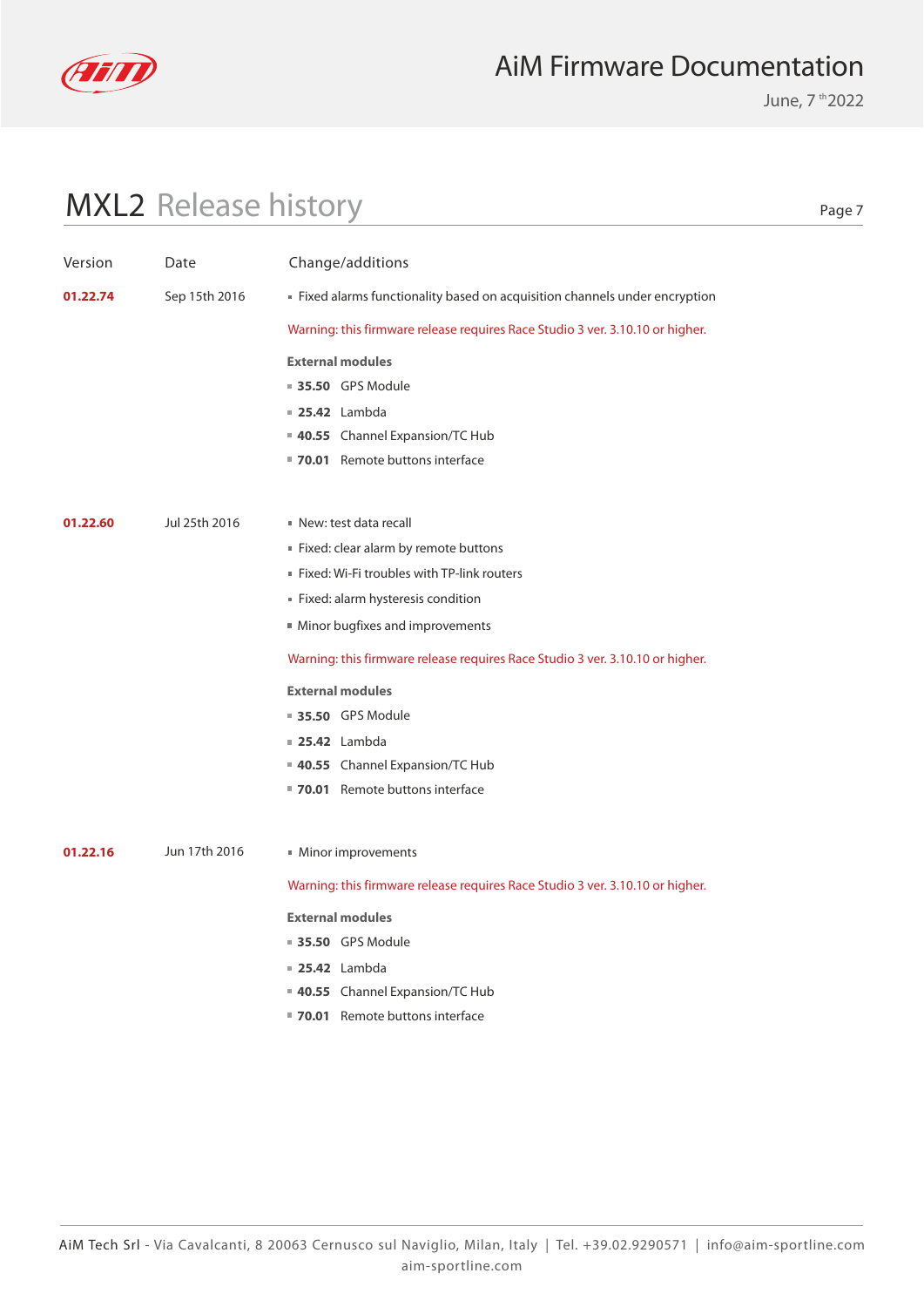

June, 7 th 2022

# MXL2 Release history

| Version  | Date          | Change/additions                                                              |
|----------|---------------|-------------------------------------------------------------------------------|
| 01.22.14 | Jun 10th 2016 | New track management, compatible with the MyChron5 one                        |
|          |               | Warning: this firmware release requires Race Studio 3 ver. 3.10.10 or higher. |
|          |               | <b>External modules</b>                                                       |
|          |               | <b>35.50 GPS Module</b>                                                       |
|          |               | ■ 25.42 Lambda (fixed issues with channels configured at 5Hz)                 |
|          |               | <b>40.55</b> Channel Expansion/TC Hub: improvement in measurements accuracy   |
|          |               | 70.01 Remote buttons interface                                                |
|          |               |                                                                               |
| 01.18.21 | Apr 19th 2016 | ■ CAN output support                                                          |
|          |               | <b>External modules</b>                                                       |
|          |               | <b>35.50 GPS Module</b>                                                       |
|          |               | ■ 25.42 Lambda (fixed issues with channels configured at 5Hz)                 |
|          |               | <b>40.55</b> Channel Expansion/TC Hub: improvement in measurements accuracy   |
|          |               | ■ 70.01 Remote buttons interface                                              |
|          |               |                                                                               |
| 01.18.18 | Mar 11th 2016 | Fixed problem with calculated gear channel in graphic display                 |
|          |               | ■ Fixed bug in Custom Position Sensor (the measure was multiplied by 1000)    |
|          |               | ■ Fixed bug in negative measures displayed by SmartyCam                       |
|          |               | ■ Wi-Fi robustness improvements                                               |
|          |               | New menu option for manually adjustable display brightness                    |
|          |               | <b>External modules</b>                                                       |
|          |               | ■ 35.50 GPS Module                                                            |
|          |               | <b>25.42</b> Lambda (fixed issues with channels configured at 5Hz)            |
|          |               | 40.54 Channel Expansion/TC Hub                                                |
|          |               | 70.01 Remote buttons interface                                                |
|          |               |                                                                               |
| 01.18.12 | Feb 17th 2016 | Increased numbers of CAN2 channels to 80                                      |
|          |               | Fixed gear calibration issue                                                  |
|          |               | Fixed +12 Time Zone that was missing from menu                                |
|          |               | <b>External modules</b>                                                       |
|          |               | ■ 35.50 GPS Module                                                            |
|          |               | <b>25.40</b> Lambda                                                           |
|          |               | 40.54 Channel Expansion/TC Hub                                                |
|          |               | 70.01 Remote buttons interface                                                |
|          |               |                                                                               |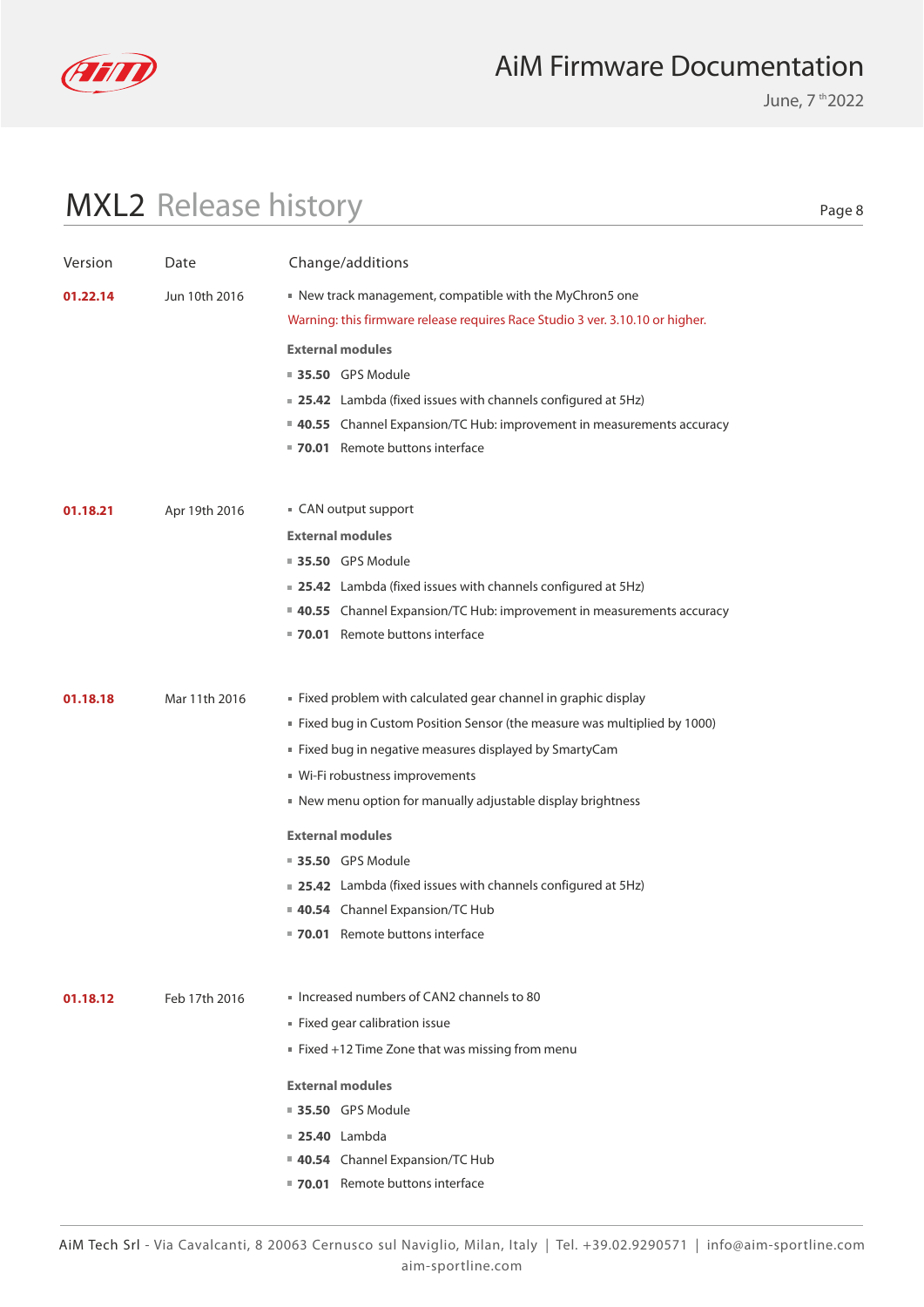

June, 7 th 2022

# MXL2 Release history

| Version  | Date          | Change/additions                                                                                                                       |
|----------|---------------|----------------------------------------------------------------------------------------------------------------------------------------|
| 01.18.07 | Dec 23rd 2015 | Missing default AiM logo added                                                                                                         |
|          |               | <b>External modules</b>                                                                                                                |
|          |               | <b>35.50 GPS Module</b>                                                                                                                |
|          |               | <b>25.40</b> Lambda                                                                                                                    |
|          |               | 40.54 Channel Expansion/TC Hub                                                                                                         |
|          |               | ■ 70.01 Remote buttons interface                                                                                                       |
|          |               |                                                                                                                                        |
| 01.18.06 | Dec 4th 2015  | New WiFi support                                                                                                                       |
|          |               | ■ Customizable logo                                                                                                                    |
|          |               | Revised menu system:                                                                                                                   |
|          |               | Track display via menu                                                                                                                 |
|          |               | $W$ iFi status                                                                                                                         |
|          |               | System parameters editable via RS3 and menu                                                                                            |
|          |               | Improved and faster test list handling                                                                                                 |
|          |               | Autorecording (standard conditions) will not be triggered by GPS speed alone, RPM<br>or another speed required (avoid false positives) |
|          |               | <b>External modules</b>                                                                                                                |
|          |               | ■ 35.50 GPS Module                                                                                                                     |
|          |               | <b>25.40</b> Lambda                                                                                                                    |
|          |               | 40.54 Channel Expansion/TC Hub                                                                                                         |
|          |               | ■ 70.01 Remote buttons interface                                                                                                       |
|          |               |                                                                                                                                        |
| 01.14.59 | Nov 10th 2015 | " Support for new board revisions which allow powering off the WiFi module (MXG rev C, MXL2 rev E)                                     |
|          |               | <b>External modules</b>                                                                                                                |
|          |               | <b>35.50</b> GPS Module                                                                                                                |
|          |               | <b>25.40</b> Lambda                                                                                                                    |
|          |               | 40.52 Channel Expansion/TC Hub                                                                                                         |
|          |               | 70.01 Remote buttons interface                                                                                                         |
|          |               |                                                                                                                                        |
| 01.14.58 | Sep 9th 2015  | " Fixed bug: minor fix affecting SEAT_SPORT Leon MK3 protocols                                                                         |
|          |               | <b>External modules</b>                                                                                                                |
|          |               | <b>35.50 GPS Module</b>                                                                                                                |
|          |               | <b>25.40</b> Lambda                                                                                                                    |
|          |               | 40.52 Channel Expansion/TC Hub                                                                                                         |
|          |               | 70.01 Remote buttons interface                                                                                                         |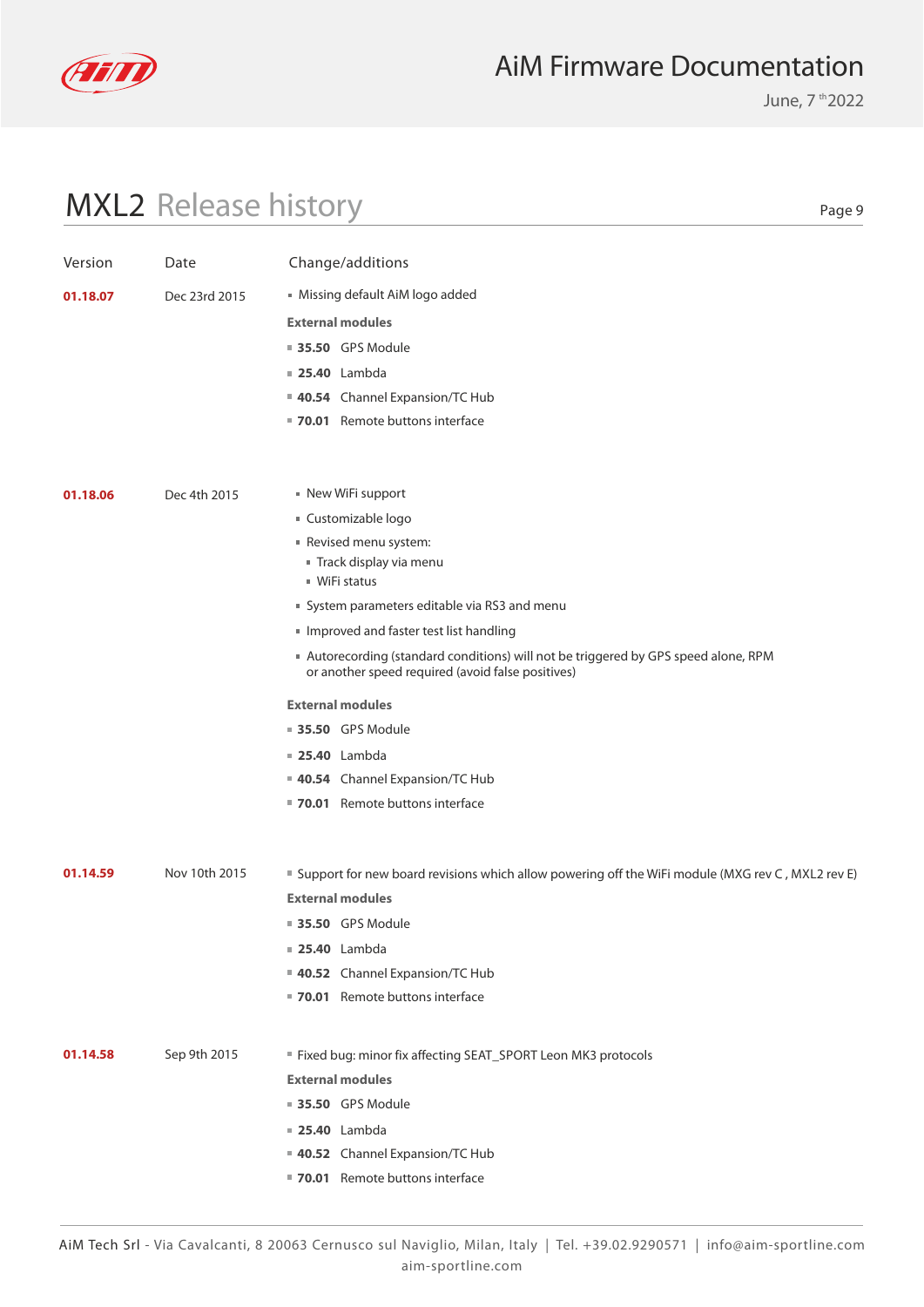

June, 7 th 2022

# MXL2 Release history

| Version  | Date          | Change/additions                                                                                                                                          |
|----------|---------------|-----------------------------------------------------------------------------------------------------------------------------------------------------------|
| 01.14.57 | Aug 6th 2015  | ■ Fixed bug: the measures from CAN Expansions were not displayed on SmartyCam                                                                             |
|          |               | <b>External modules</b>                                                                                                                                   |
|          |               | ■ 35.50 GPS Module                                                                                                                                        |
|          |               | <b>25.40</b> Lambda                                                                                                                                       |
|          |               | 40.52 Channel Expansion/TC Hub                                                                                                                            |
|          |               | ■ 70.01 Remote buttons interface                                                                                                                          |
|          |               |                                                                                                                                                           |
| 01.14.56 | Jun 23rd 2015 | " Fixed bug in MXL2 preventing the update of segment display upon page change                                                                             |
|          |               | <b>External modules</b>                                                                                                                                   |
|          |               | <b>35.50</b> GPS Module                                                                                                                                   |
|          |               | $\blacksquare$ 25.40 Lambda                                                                                                                               |
|          |               | 40.52 Channel Expansion/TC Hub                                                                                                                            |
|          |               | 70.01 Remote buttons interface                                                                                                                            |
|          |               |                                                                                                                                                           |
| 01.14.55 | Jun 23rd 2015 | Implemented display luminosity management<br>(Night Vision setting in Display menu: OFF/ON/AUTO)                                                          |
|          |               | Remote buttons interface handling added                                                                                                                   |
|          |               | " CAN 2G max frame frequency up to 200 Hz                                                                                                                 |
|          |               | ■ Minor bugfixes                                                                                                                                          |
|          |               | <b>External modules</b>                                                                                                                                   |
|          |               | ■ 35.50 GPS Module                                                                                                                                        |
|          |               | <b>25.40</b> Lambda                                                                                                                                       |
|          |               | 40.52 Channel Expansion/TC Hub                                                                                                                            |
|          |               | 70.01 Remote buttons interface                                                                                                                            |
| 01.14.44 | Jun 4th 2015  |                                                                                                                                                           |
|          |               | Expansion communication problems: some systems produced with V1.14.42 did not contain<br>expansions firmwares. Upgrading to this version fixes the issue. |
|          |               | " Fixed bug: sometimes the change of color of colored measures was delayed w.r.t. the triggering event                                                    |
|          |               | ■ Minor bugfixes                                                                                                                                          |
|          |               | <b>External modules</b>                                                                                                                                   |
|          |               | 35.50 GPS Module                                                                                                                                          |
|          |               | <b>25.40</b> Lambda                                                                                                                                       |
|          |               | 40.52 Channel Expansion/TC Hub                                                                                                                            |
|          |               |                                                                                                                                                           |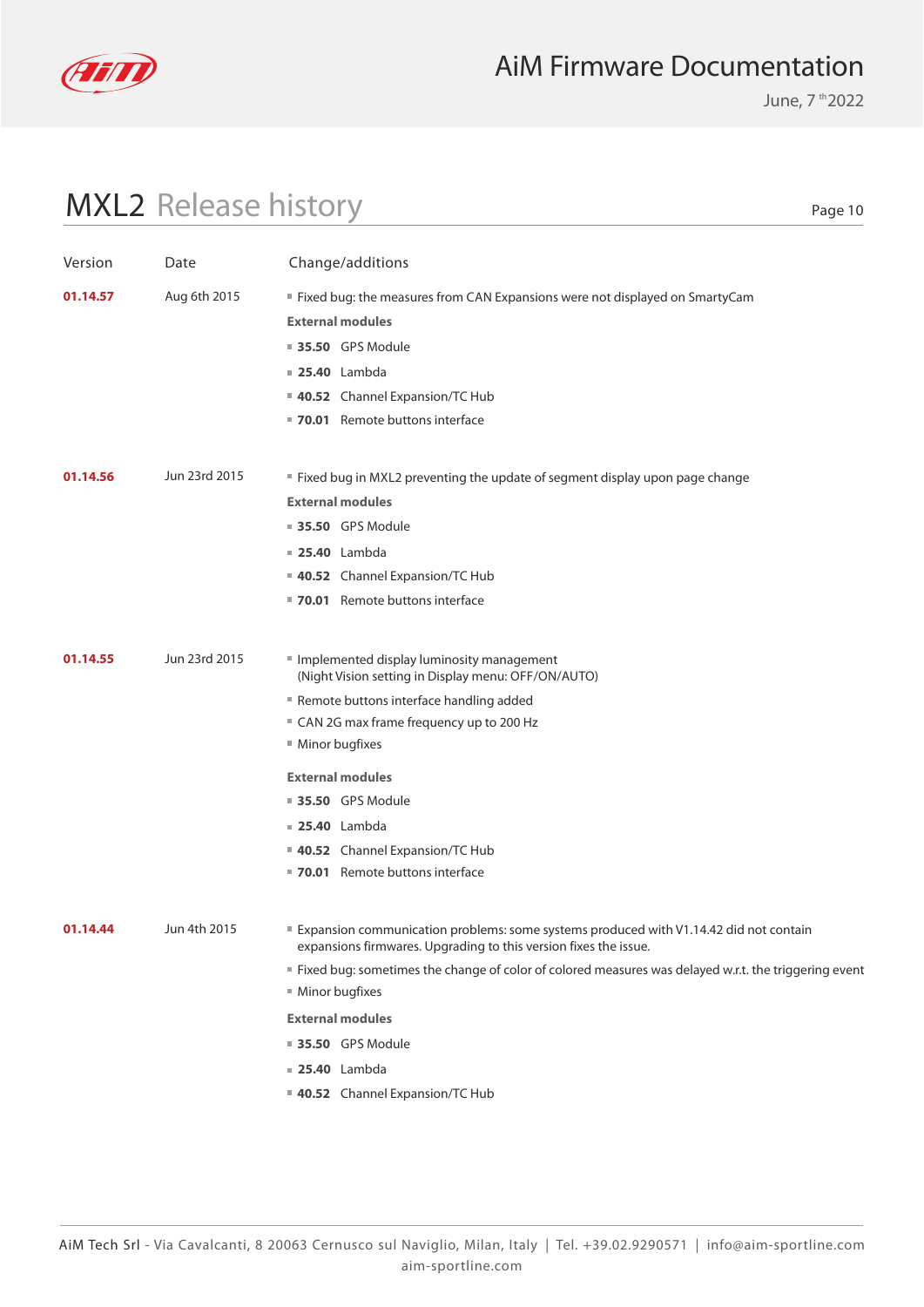

June, 7 th 2022

# MXL2 Release history

| Version  | Date          | Change/additions                                                                                                     |
|----------|---------------|----------------------------------------------------------------------------------------------------------------------|
| 01.14.42 | May 21st 2015 | " Fixed bug on gear calculation when the used speed is GPS speed                                                     |
|          |               | <b>External modules</b>                                                                                              |
|          |               | ■ 35.50 GPS Module                                                                                                   |
|          |               |                                                                                                                      |
|          |               | <b>25.40</b> Lambda<br>40.52 Channel Expansion/TC Hub                                                                |
|          |               |                                                                                                                      |
| 01.14.41 | May 19th 2015 | Improved MXL2 display handling solving possible refresh issues                                                       |
|          |               | " Fixed bug: after firmup in some conditions the CAN peripheral configuration may be corrupted<br>(missing channels) |
|          |               | Other minor bugfixes                                                                                                 |
|          |               | <b>External modules</b>                                                                                              |
|          |               | <b>35.50</b> GPS Module                                                                                              |
|          |               | <b>25.40</b> Lambda                                                                                                  |
|          |               | 40.52 Channel Expansion/TC Hub                                                                                       |
|          |               |                                                                                                                      |
| 01.14.38 | May 11th 2015 | ■ Date/Time automatic synchronization to GPS time in addition to PC, preserving time zone setting                    |
|          |               | Odometers and lap times can be used as generic display measures                                                      |
|          |               | Implemented exit timeout from Messages and Popups according to configuration                                         |
|          |               | New menu system: Date time (Time zone, DST, time format), Odometers, System Info                                     |
|          |               | ■ CAN 1/2 encrypted format management                                                                                |
|          |               | Alarms/event management improvement                                                                                  |
|          |               | <b>External modules</b>                                                                                              |
|          |               | <b>35.50</b> GPS Module                                                                                              |
|          |               | <b>25.38</b> Lambda                                                                                                  |
|          |               | 40.51 Channel Expansion                                                                                              |
| 01.12.55 | Apr 30th 2015 | Added compatibility with RS232 ECU line at 55750 baud                                                                |
|          |               |                                                                                                                      |
| 01.12.54 | Apr 8th 2015  | ■ Fixed bug missing track selected in download file                                                                  |
|          |               | Added save last display page                                                                                         |
|          |               | Showed laptime field name till the first lap acquired                                                                |
|          |               | <b>External modules</b>                                                                                              |
|          |               | <b>35.50</b> GPS Module                                                                                              |
|          |               | <b>25.39</b> Lambda                                                                                                  |
|          |               | 40.52 Channel Expansion/TC Hub                                                                                       |